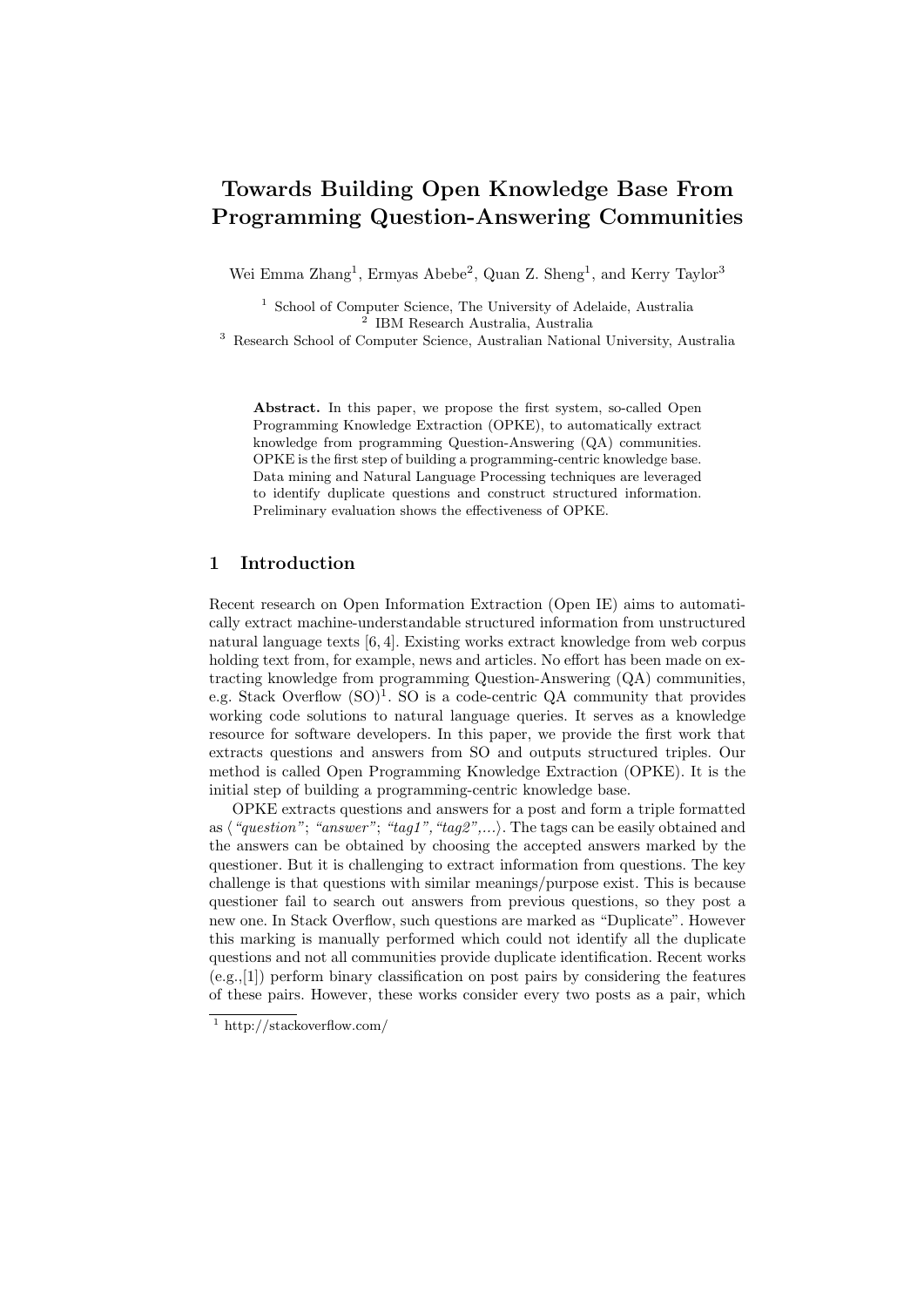lead to high computation cost. Instead, we propose to use features of posts themselves to identify the duplicates. Specifically, we transform every post title to a numerical vector and perform clustering on a set of vectors. Then we consider the posts that are closest to a master post (i.e., the original post) as the duplicate posts. After identifying and removing duplicate posts, we extract the key information from master posts and rewrite them to the "question" component of knowledge triples. This can be done by using NLP techniques. Finally, triples are constructed by given question and answer, as well as the tags.

## 2 Building Programming Knowledge Base

The input of OPKE is the post contents of programming QA communities and the output is a set of triples. Figure 1 illustrates the extraction process which contains three main steps: Preprocessing, Question-answer Extraction and Triple Generation described as following.



Fig. 1. Knowledge Extraction Process from Programming Community

## 2.1 Preprocessing

In the preprocessing step, OPKE parses the post content of the target programming community and extracts all the questions and answers. Invalid posts which have no accepted answers are pruned. For SO, post contents can be retrieved through Stack Exchange API<sup>2</sup> . The accepted answer and tags can be obtained by considering two parameters 'AcceptedAnswerId' and 'Tags' respectively.

## 2.2 Question-Answer Extraction

OPKE extracts the titles of the posts as the questions. It first identifies duplicate posts, then extract question information using Part Of Speech (POS) tagging and dependency parsing. The details are as follows:

– Identify duplicate questions. OPKE firstly transforms all questions to vectors leveraging word embeddings [2]. Then it performs clustering based on these vectors. We use the batch solution of  $K$ -means for processing large scale post data [5]. Then for each cluster, a  $K$ -D tree is built. We mark the K nearest neighbors of every master post as duplicate. Duplicate questions are pruned.

<sup>2</sup> Wei Emma Zhang et al.

<sup>2</sup> https://api.stackexchange.com/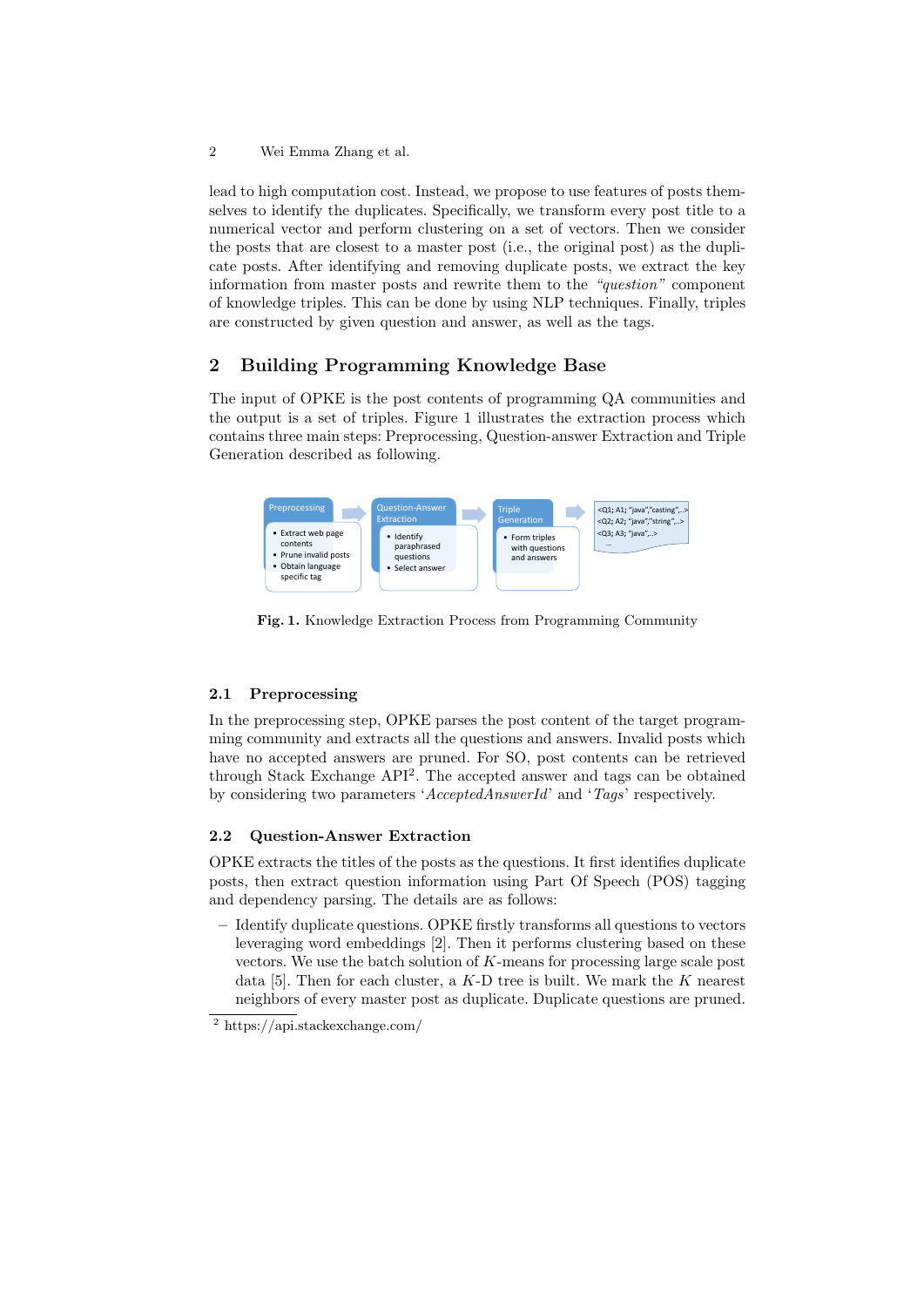– Parse master questions. We parse the master questions and rewrite it to capture the meaning of the questions. Our method is inspired by Open IE work [6], where dependency parsing has been applied to detect query meaning. We discuss OPKE parsing process using an example question "Java - How do I convert from int to String?": i) remove language specific words if exist (e.g. *Java*), ii) parse dependencies of questions (using method in [3], see Figure  $2(a)$ , iii) identify subject (I), if subject is first person pronoun, then parse object part under the root in following steps (see the circled part in Figure 2(a)), iv) identify root action (*covert*), v) identify relationship ( $\langle convert; from int, to string \rangle$ ) and vi) rewrite question ("convert int to string"). For more details, please refer to [6].



Fig. 2. Parse Questions and Generate Triples

OPKE simply uses the accepted answer as the final answer for a post. Although it might not be the best solution with highest votes, we believe that the questioner has the judgment on the solutions.

#### 2.3 Triple Generation

After obtaining the questions and answers from previous steps, OPKE generate triples with the format of  $\langle$  "question"; "answer"; "tag1", "tag2",...) where question and answers are obtained from Section 2.2 and tags are obtained from Section 2.1. So for the example question, the triple is depicted as in Figure  $2(b)$ .

## 3 Experiment

The performance of OPKE system has been evaluated by performing extraction on Stack Overflow dump datasets<sup>3</sup> (the version is 2016-06-13). We choose valid posts with non-empty titles and have accepted answers as the master posts. We obtain the duplicate and linked posts of these master posts. These result in

<sup>3</sup> https://archive.org/details/stackexchange